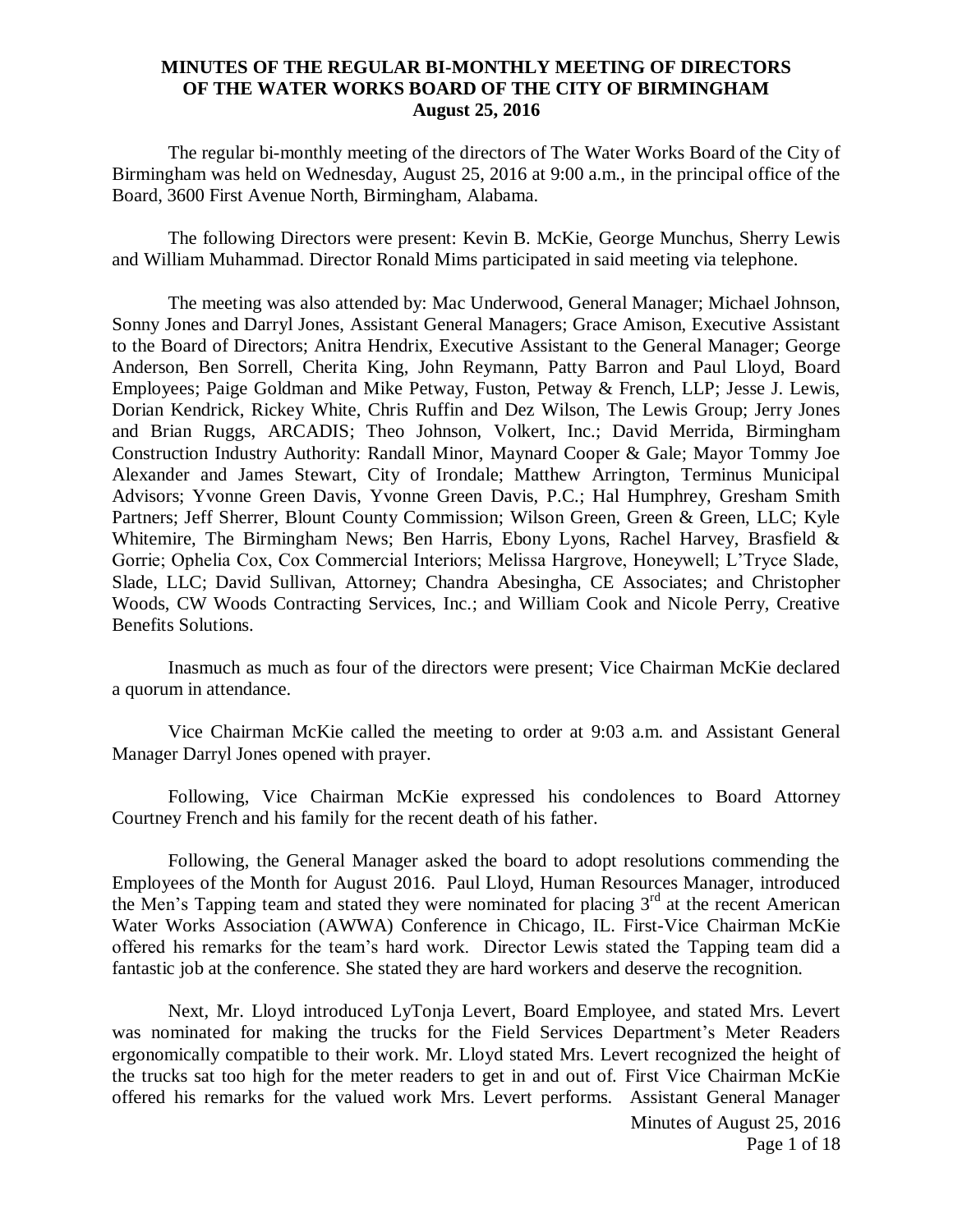Michael Johnson stated Mrs. Levert is enthusiastic about her job and she is a valued employee. On a motion duly made and seconded, the following resolutions were adopted:

"BE IT RESOLVED By The Water Works Board of the City of Birmingham ("the Board"), on a motion duly made by Mr. George Munchus and seconded by Mr. William R. Muhammad, that the Board hereby recognizes and commends Johnny Bittles, Todd Stewart, Jerry Storey and Kenneth Finch as the Employees of the Month for August 2016, on having achieved outstanding job performance, attendance, and work above expected levels.

RESOLVED FURTHER, that the Board and the General Manager are hereby authorized to sign a formal resolution, the wording of which will carry out the intent herein, and a copy of which will be presented to the employees named above.

Resolution No. 7267 is hereby adopted by unanimous vote."

\* \* \* \* \* \* \* \* \* \* \* \* \* \* \* \* \* \* \*

"WHEREAS, the Board has established an Employee of the Month Program; and

WHEREAS, LyTonja Levert has been selected as the Finance and Administration Division's Employee of the Month for August 2016; and

WHEREAS, the Board desires to recognize and commend the employee who has been selected as Employee of the Month; and

NOW, THEREFORE, BE IT RESOLVED, on a motion duly made by Mr. George Munchus and seconded by Mr. William R. Muhammad, that the Board hereby recognizes and commends LyTonja Levert for having been selected as the Finance and Administration Division's Employee of the Month for August 2016.

BE IT FURTHER RESOLVED, that in recognition of LyTonja Levert, a copy of this resolution be spread upon the minutes of The Water Works Board of the City of Birmingham and a copy presented to Mrs. LyTonja Levert.

Resolution No. 7268 is hereby adopted by unanimous vote."

\* \* \* \* \* \* \* \* \* \* \* \* \* \* \* \* \* \* \*

Following, the General Manager asked the Board to discuss Old Business, as set forth in agenda item 2. The General Manager requested the Board to approve a resolution ratifying final pricing of 2016 bonds and approving official statement; and to authorize the First Vice-Chairman to execute said documents. Matthew Arrington, Terminus Municipal Advisors, stated the bond issue is half way through the process. He stated the bonds have been priced which locks in the rate. He indicated the bond closing will be held October 4, 2016 and stated there will need to be terminations of monies coming back to the Board. Director Munchus questioned whether mGIC is involved in this process. Mr. Arrington responded yes. He stated there will be a full report after the closing. He stated \$469 million worth of bonds were issued on August 23, 2016 and the pricing went very well. He indicated it took 2 hours for all the bonds to be sold. Mr. Arrington stated \$27 million would be coming back to the Board which will be used to fund the capital improvement program which will result in less money being borrowed next year. He stated \$469

> Minutes of August 25, 2016 Page 2 of 18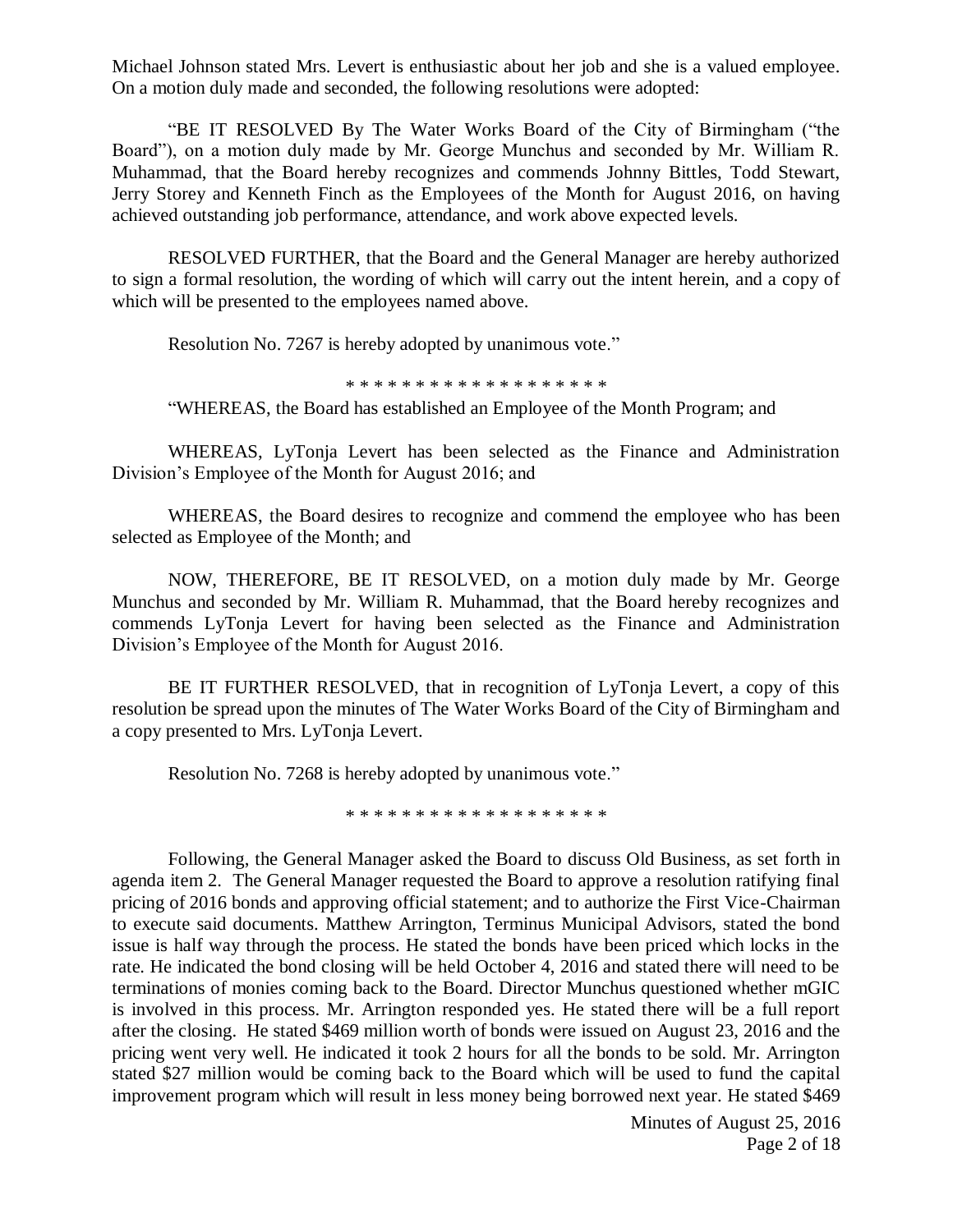million was issued and the rate on the old bonds was 4.6 percent and the new rate will be 3.56 percent. He indicated there was an overall savings of 13.5 percent. Director Munchus questioned what the savings for the total bond issue were. Mr. Arrington stated the debt service has decreased by \$4.1 million per year with a gross savings of \$105 million. He indicated the schedule was not extended and it is on the same 26-year period. He stated when this information was presented to the Board on August 10, 2016 there was a projected savings of \$64 million; however, the savings ended up being \$71 million. He indicated costs for the bond issuance should be at 1 percent or less; however, this bond issue was at .7 percent. Mr. Arrington stated the underwriting fee for the previous bond issuance was \$4.25 per bond; however, this bond issuance was negotiated at \$3.41 per bond including attorney fees. Director Munchus questioned whether the percentage breakdown of the underwriters would be included in the report. Mr. Arrington responded yes. Director Muhammad stated Mr. Arrington likened the bond deal to a mortgage. He then questioned whether it is proper to have a house worth \$100,000 and continue to owe \$100,000 on it. Mr. Arrington responded no but stated the biggest challenge with this utility is that it has \$300 million worth of debt that it can't show for. He explained money that is borrowed goes into pipes, plants, etc. He stated in 1998 the utility borrowed \$300 million and gave it to the City of Birmingham; therefore, there was no credit for it. Director Munchus stated the debt really belongs to the City of Birmingham but the Board has it. Director Muhammad questioned what the proper amount of debt for a utility is. Mr. Arrington stated there is not a direct answer for the question. He stated this utility has cash on hand and high reserves to offset the debt. The General Manager stated there are AAA rated water systems with no debt or heavily leveraged in debt. He stated there is no true answer to that question because it depends on how rates are set, reserves and policies. He indicated the rating agencies have informed staff that the policies in place offset the magnitude of debt we have. Mr. Johnson stated certain systems are more difficult to maintain and require that you borrow more. He indicated that our system is older and it takes more to maintain it. Director Muhammad questioned whether it is possible to reduce debt. Mr. Arrington stated one way of reducing debt is by issuing bonds. He stated receiving a high bond rating results in lower rates when the board decides to borrow. Director Lewis stated the board has always looked at additional ways to generate revenue. She stated by issuing bonds it helps the board save money. She stated the board has come a long way in improving its financial situation. Mr. Arrington stated in the late 1990's the board would borrow 100 percent of the money it needed whereas today it is only borrowing 75 percent. He indicated the board is borrowing 25 percent less than it did 10 years ago. Director Muhammad questioned whether there is a plan to eliminate the debt. Mr. Johnson stated staff is always thinking of ways to eliminate debt and indicated staff can meet with Director Muhammad. Randall Minor, Maynard, Cooper & Gale, stated the board set its parameters to not extend its debt. Mr. Minor stated a deal of this size has adopted parameters and the bond purchase agreement is executed in order for trade orders to be executed. He stated the final pricing information must be confirmed due to having an advanced refunding. He indicated the board would need to approve a resolution ratifying the pricing and the execution of the bond purchase agreement. On a motion duly made and seconded, the following resolution was adopted:

**"**WHEREAS, The Water Works Board of the City of Birmingham, a public corporation organized under the laws of the State of Alabama (the "Board"), including particularly Section 11-50-230 et seq. of the Code of Alabama (1975) (the "Enabling Law"), owns and operates an integrated water supply and distribution system (the "System") within certain areas of Jefferson County, Alabama and surrounding counties;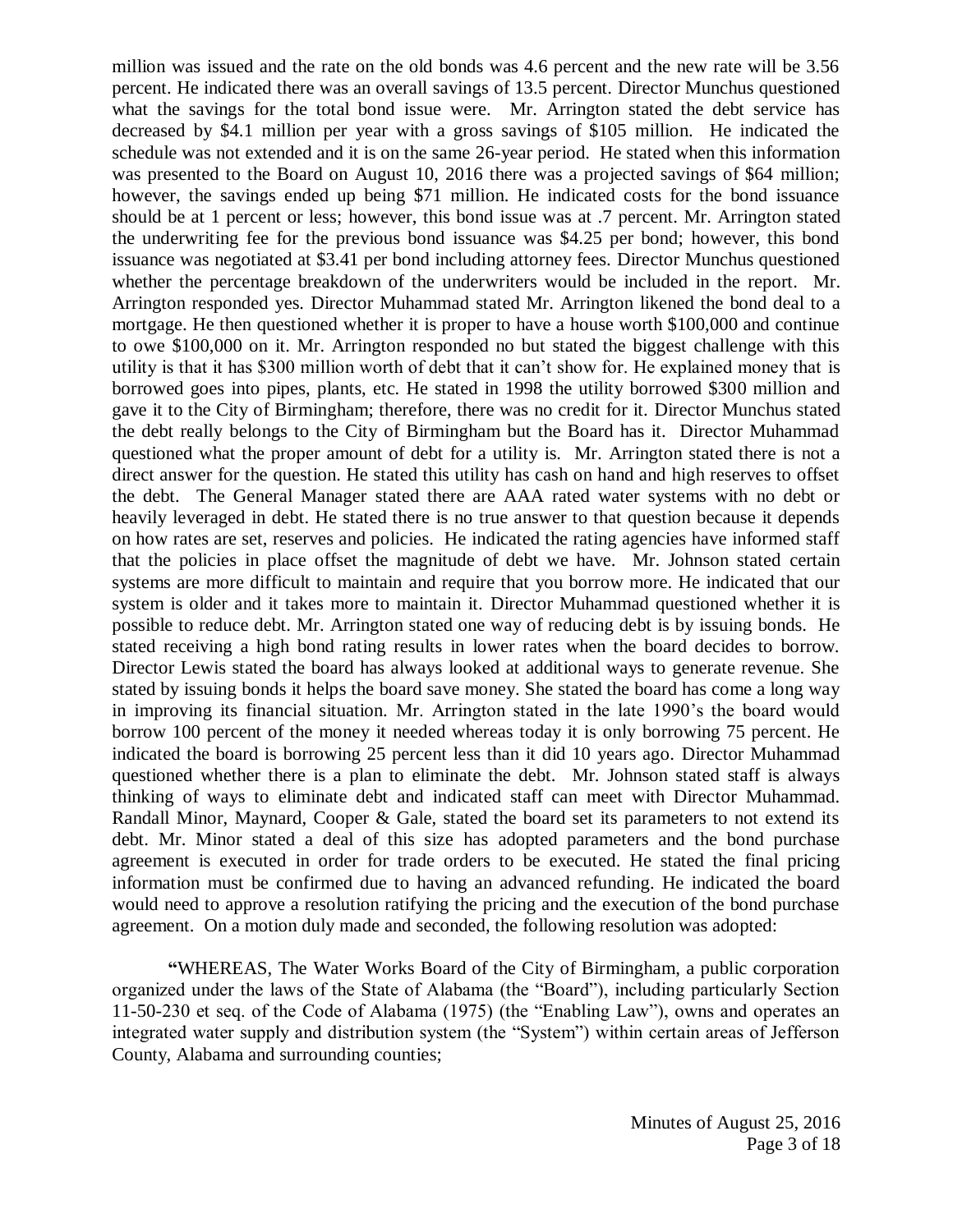WHEREAS, pursuant to that certain Trust Indenture dated as of December 1, 1998 between the Board (as successor to the City of Birmingham) and Regions Bank (as successor trustee) (the "Original Senior Indenture"), as amended and supplemented by, among others, that certain Seventh Supplemental Indenture dated as of May 1, 2009, the Board has heretofore issued its Water Revenue Bonds, Series 2009-A, which are outstanding in the aggregate principal amount of \$67,215,000 (the "Series 2009-A Bonds");

WHEREAS, pursuant to the Original Senior Indenture, as amended and supplemented by, among others, that certain Ninth Supplemental Indenture dated as of June 1, 2011, the Board has heretofore issued its Water Revenue Bonds, Series 2011, which are outstanding in the aggregate principal amount of \$122,990,000 (the "Series 2011 Bonds");

WHEREAS, the Board previously determined that it would produce significant savings to advance refund all of the callable Series 2009-A Bonds (meaning those maturing in the years 2020 through 2039, which are outstanding in the aggregate principal amount of \$60,035,000) and all of the callable Series 2011 Bonds (meaning those maturing in the years 2022 through 2041, which are outstanding in the aggregate principal amount of \$108,510,000) (such callable Series 2009-A Bonds and callable Series 2011 Bonds being herein collectively referred to as the "2016- A Refunded Bonds") and, for such purpose, the Board proposes to issue its Senior Water Revenue Refunding Bonds, Series 2016-A (the "Series 2016-A Bonds") up to an aggregate principal amount specified herein;

WHEREAS, pursuant to that certain Trust Indenture dated as of March 1, 2007, (the "Original Subordinate Indenture") between the Board and Regions Bank (as successor trustee), the Board has heretofore issued its Subordinate Water Revenue Bonds, Series 2007-A, which are outstanding in the aggregate principal amount of \$311,770,000 (the "Series 2007-A Bonds");

WHEREAS, pursuant to the Original Subordinate Indenture, as amended and supplemented by that certain First Supplemental Indenture dated as of December 1, 2009, the Board has heretofore issued its Subordinate Water Revenue Bonds, Series 2009, which are outstanding in the aggregate principal amount of \$48,840,000 (the "Series 2009 Bonds");

WHEREAS, the Board previously determined that it would be advantageous to current refund all of the outstanding Series 2007-A Bonds and advance refund all of the Series 2009 Bonds that can be advance refunded on a tax-exempt basis (approximately \$17,275,000 aggregate principal amount, which are collectively referred to herein as the "2016-B Refunded Bonds") and, for such purpose, the Board proposes to issue its Subordinate Water Revenue Refunding Bonds, Series 2016-B up to an aggregate principal amount specified herein; in addition, a portion of the Series 2016-B Bond proceeds in the approximate amount of \$26,728,136 will be used to pay the costs of capital improvements to the System;

WHEREAS, the Board previously determined that it would be advantageous to advance refund those Series 2009 Bonds that cannot be advance refunded on a tax-exempt basis (approximately \$31,565,000 aggregate principal amount, which are hereinafter, the "2016-C Refunded Bonds") and, for such purpose, the Board proposes to issue its Subordinate Water Revenue Refunding Bonds, Series 2016-C (the "Series 2016-C Bonds") up to an aggregate principal amount specified herein; in addition, a portion of the Series 2106-C Bond proceeds in the approximate amount of \$1,089,040 will be used to pay the costs of capital improvements to the System;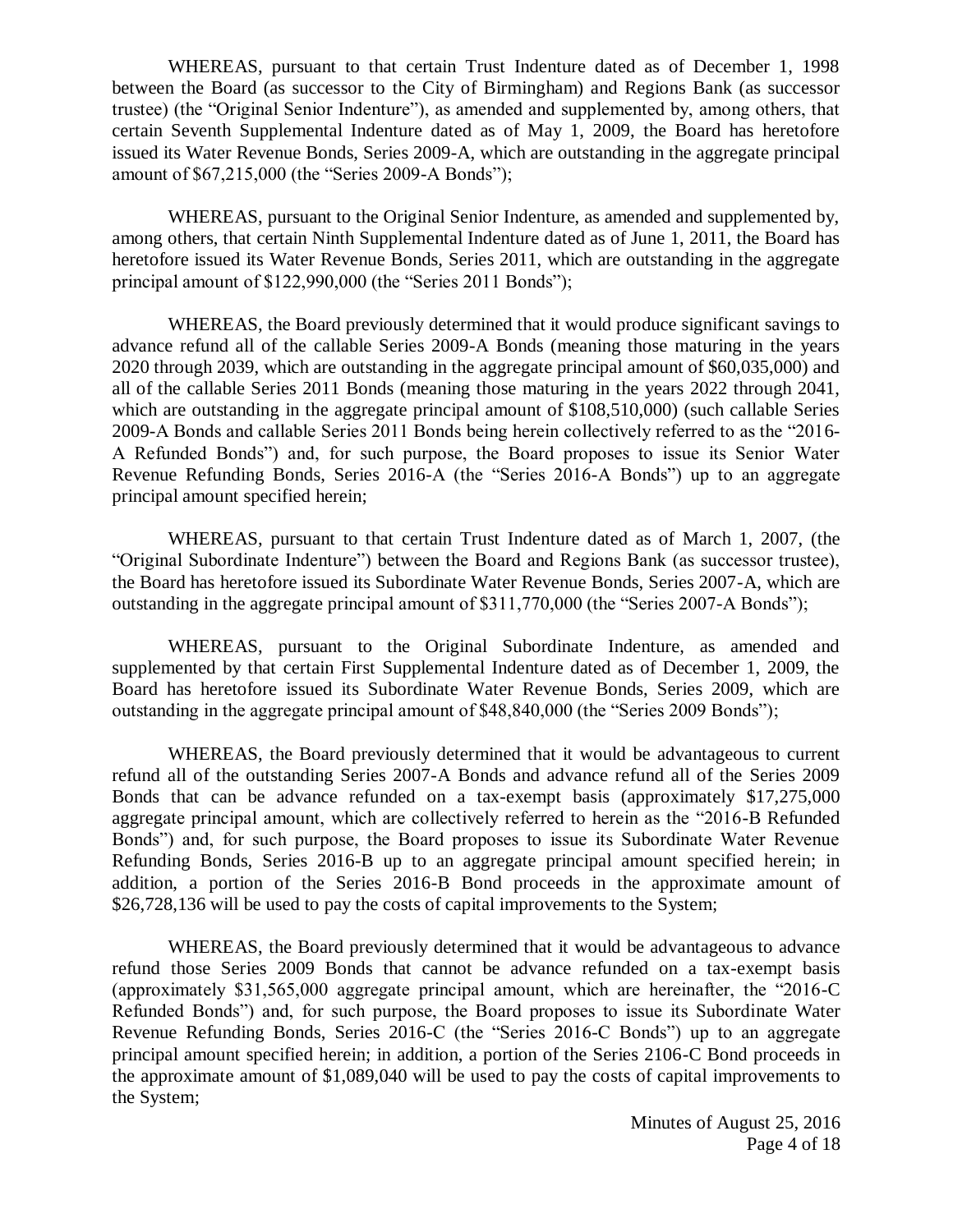WHEREAS, the Series 2016-A Bonds shall be issued as Additional Parity Securities pursuant to the Original Senior Indenture, as heretofore amended and supplemented, and further supplemented by that certain Thirteenth Supplemental Indenture dated as of October 1, 2016 (the "Thirteenth Supplemental Indenture"; the Original Senior Indenture as so amended and supplemented being hereinafter referred to as the "Senior Indenture");

WHEREAS, the Board previously has authorized the issuance and sale of the Series 2016-A Bonds, Series 2016-B Bonds and Series 2016-C Bonds (collectively, the "Series 2016 Bonds") pursuant to a resolution duly adopted by the Board on August 10, 2016 (the "Original Authorizing Resolution");

WHEREAS, the Board expects to close on the issuance and sale of the Series 2016 Bonds on October 4, 2016;

WHEREAS, the Series 2016 Bonds will be sold to Goldman Sachs & Co., on behalf of itself and an underwriting syndicate that includes Citigroup Global Markets Inc., Morgan Stanley, The Frazer Lanier Company, Securities Capital Corporation, and NW Capital Markets, Inc. (collectively, the "Original Purchasers"), pursuant to a bond purchase agreement (the "Bond Purchase Agreement");

WHEREAS, in connection with the issuance of the Series 2016 Bonds, the Board's administrative staff has assisted in the preparation of a Preliminary Official Statement dated August 10, 2016 (the "Preliminary Official Statement"), which has been distributed to prospective investors and purchasers in connection with the issuance and sale of the Series 2016 Bonds;

WHEREAS, the Series 2016 Bonds will have such terms and provisions as are reflected in the Bond Purchase Agreement, which was executed by the First Vice-President of the Board on August 23, 2016;

WHEREAS, the Board has determined that the terms and provisions of the Series 2016 Bonds are not inconsistent with the Enabling Law and the sale of such bonds in accordance with the terms and provisions of the Bond Purchase Agreement is most advantageous to the System; and

WHEREAS, a copy of the Bond Purchase Agreement and the Preliminary Official Statement have been presented to, considered and approved by the Board.

NOW, THEREFORE, BE IT RESOLVED BY THE BOARD, as follows:

1. The Board does hereby approve, authorize, ratify and confirm the final pricing terms of the Series 2016 Bonds as reflected in the Bond Purchase Agreement. This approval supersedes the terms and conditions set forth in the Original Authorizing Resolution.

2. The Board does hereby approve, authorize, ratify and confirm the delivery of the Preliminary Official Statement to prospective investors and purchasers of the Series 2016 Bonds and the delivery of the Official Statement (as defined below) to investors and purchasers of the Series 2016 Bonds in the name and on behalf of the Board. The Chairman/President and First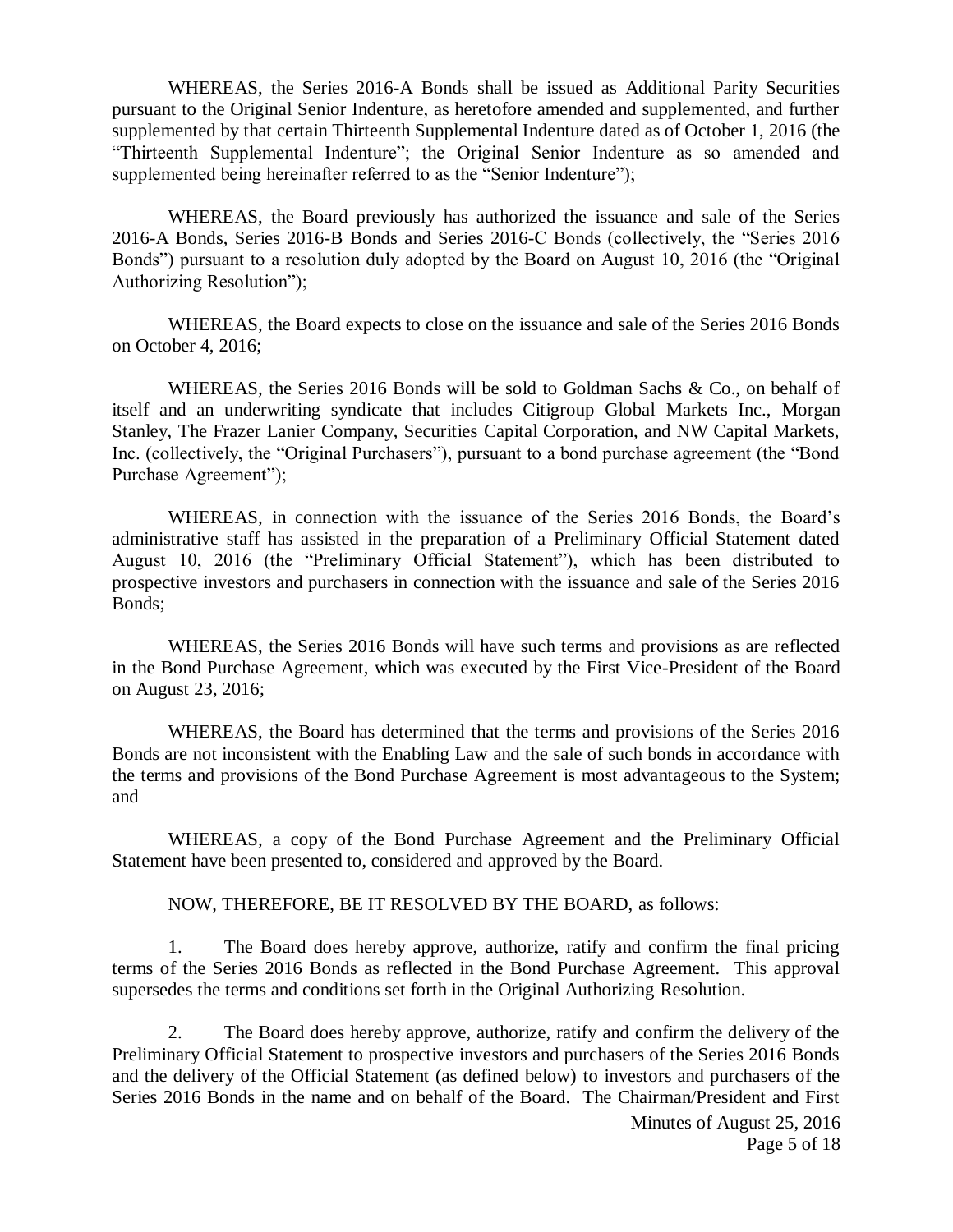Vice-Chairman of the Board, or either of them, are hereby authorized and directed to complete the Preliminary Official Statement (such Preliminary Official Statement as completed being herein referred to as the "Official Statement") with (a) information relating to the terms of sale of and interest rates on the Series 2016 Bonds as reflected in the Bond Purchase Agreement, (b) such information regarding reoffering prices or yields on the Series 2016 Bonds as shall be provided by the Original Purchasers of the Series 2016 Bonds and (c) such changes or additions thereto or deletions therefrom as the executing officers shall approve and shall be acceptable to the Original Purchasers of the Series 2016-A Bonds. The Chairman/President and First Vice-Chairman of the Board, or either of them, are hereby authorized and directed to date the Official Statement as of an appropriate date and to execute and deliver the Official Statement in the name and on behalf of the Board.

3. The officers of the Board and any person or persons designated and authorized by any officer of the Board to act in the name and on behalf of the Board, or any one or more of them, are authorized to do and perform or cause to be done and performed in the name and on behalf of the Board such other acts, to pay or cause to be paid on behalf of the Board such related costs and expenses, and to execute and deliver or cause to be executed and delivered in the name and on behalf of the Board such other notices, requests, demands, directions, consents, approvals, orders, applications, certificates, agreements, further assurances, or other instruments or communications, under the corporate seal of the Board, or otherwise, as they or any of them may deem necessary, advisable, or appropriate in order to carry into effect the intent of the provisions of this resolution and demonstrate the validity of the Series 2016 Bonds and the absence of any pending or threatened litigation with respect to the Series 2016 Bonds.

4. Each act of any officer or officers of the Board or any person or persons designated and authorized to act by any officer of the Board, which act would have been authorized by the foregoing provisions of this resolution except that such action was taken prior to the adoption of this resolution, is hereby ratified, confirmed, approved and adopted.

Resolution No. 7269 is hereby adopted by unanimous vote."

\* \* \* \* \* \* \* \* \* \* \* \* \* \* \* \* \* \* \*

Following, Director Lewis stated she wanted to bring back up the contract regarding Russell Management Group (RMG). Thereupon a discussion ensued between Director Lewis, Director Muhammad, Vice Chairman McKie and the General Manager about the RMG contract. Subsequently, Director Lewis then made a motion to rescind the contract for RMG. Director Muhammad seconded the motion. On a motion duly made and seconded, the following resolution was adopted:

"BE IT RESOLVED By The Water Works Board of the City of Birmingham ("the Board"), on a motion duly made by Ms. Sherry W. Lewis and seconded by Mr. William R. Muhammad, to rescind an agreement with Russell Management Group, LLC (RMG), approved July 13, 2016, to provide program management services for a three-year period, effective July 13, 2016 to July 13, 2019. The motion for Resolution No. 7270 was voted on as follows: Directors McKie and Muhammad voted nay; Director Lewis voted aye; and Director Munchus abstained from voting. The motion failed to carry."

\* \* \* \* \* \* \* \* \* \* \* \* \* \* \* \* \* \*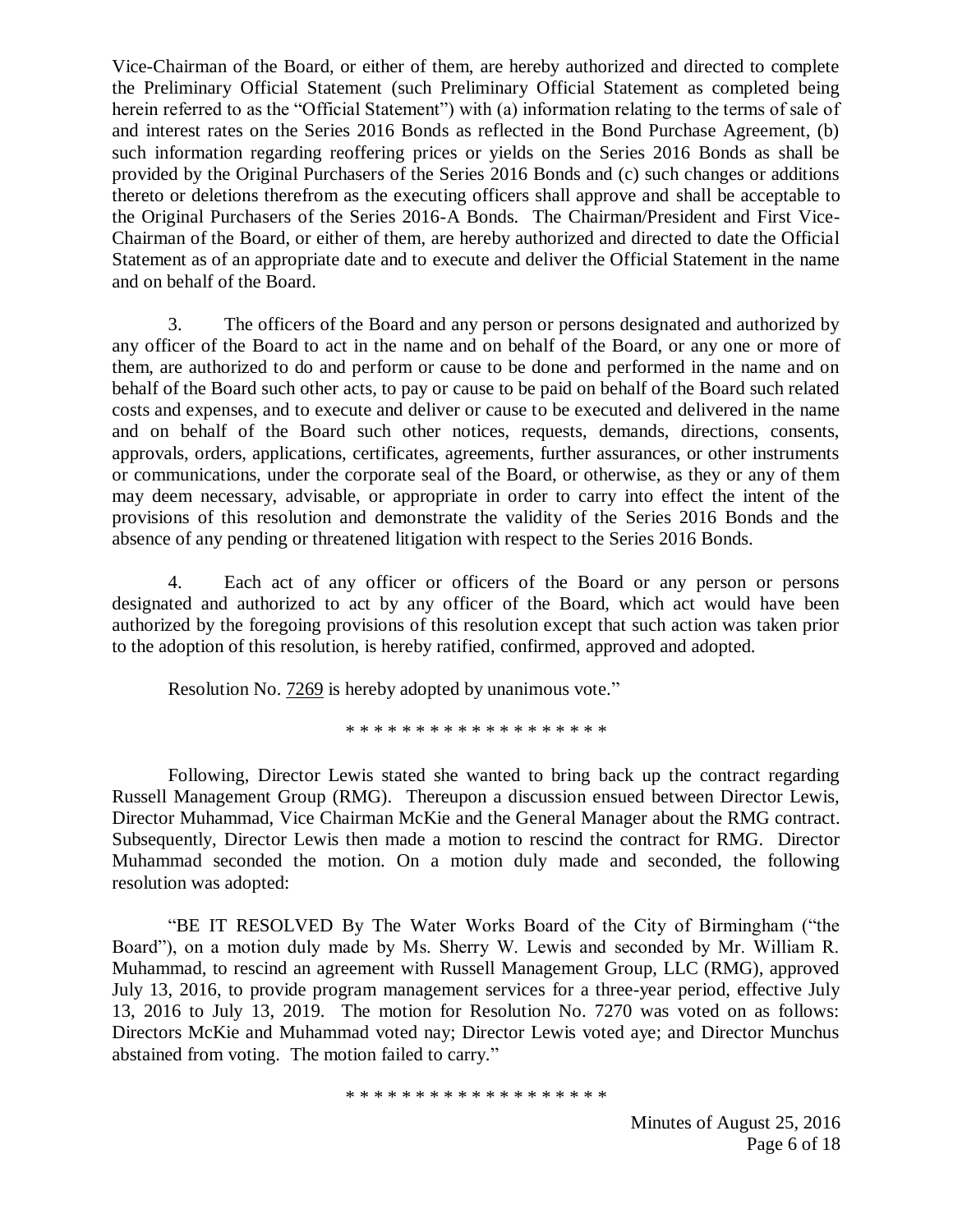Following, the General Manager asked the board to reimburse the operating account for capital expenditures for the period ended July 31, 2016, as set forth in agenda item 3. On a motion duly made and seconded, the following resolution was adopted:

"WHEREAS, ARCADIS US, Incorporated, in a Certificate dated August 18, 2016, certified that during the period ending July 31, 2016 that there were expenditures for the cost of system improvements, which were paid out of the Operating Account and reimbursement of that account is now due in the preliminary amount of \$3,855,078.45 and;

WHEREAS, transfers to the Operating Account can be made from any, or a combination, of the following: the 2002 Construction Fund, the Improvement Fund, and/or the Revenue Account.

NOW, THEREFORE, BE IT RESOLVED By The Water Works Board of the City of Birmingham, on a motion duly made by Mr. George Munchus and seconded by Mr. William R. Muhammad, that the Trustee be, and is hereby instructed to immediately transfer \$3,855,078.45 to the Operating Account from any, or a combination, of the following: The 2002 Construction Fund, the Improvement Fund, and/or the Revenue Account.

Resolution No. 7271 is hereby adopted by unanimous vote." \* \* \* \* \* \* \* \* \* \* \* \* \* \* \* \* \* \* \* \*

Following, the General Manager asked the board to approve payments of invoices for professional services, as set forth in agenda items 4.1 through 4.7. The General Manager indicated staff had reviewed the invoices and recommended them for approval. Director Lewis questioned regarding item 4.2 whether Attorney Sullivan has changed his billing. The General Manager stated Attorney Sullivan was billing from the middle of one month to the middle of the next month. He stated the current invoice is for the last 15 days of the month. On a motion duly made and seconded, the following resolution was adopted:

"BE IT RESOLVED By The Water Works Board of the City of Birmingham ("the Board"), on a motion duly made by Mr. George Munchus and seconded by Mr. William R. Muhammad, that the Board hereby authorizes staff to execute payments to the following:

| 4.1 | The Jones Group, LLC<br>For professional services rendered for August 2016                                                                                              | 5,000.00                                                                                                                                                                                                                                                                                                                           |
|-----|-------------------------------------------------------------------------------------------------------------------------------------------------------------------------|------------------------------------------------------------------------------------------------------------------------------------------------------------------------------------------------------------------------------------------------------------------------------------------------------------------------------------|
| 4.2 | David A. Sullivan<br>For professional services rendered June 16, 2016 through<br>July 30, 2016                                                                          | 5,000.00                                                                                                                                                                                                                                                                                                                           |
| 4.3 | Raftelis Financial Consultants, Inc.<br>For professional services rendered for July 2016                                                                                | 12,861.25                                                                                                                                                                                                                                                                                                                          |
| 4.4 | <b>Ingenuity</b><br>For professional services related to Telecommunication<br>4.4.1<br><b>Optimization Project Services for September, October</b><br>and November 2015 | 6.700.25                                                                                                                                                                                                                                                                                                                           |
|     |                                                                                                                                                                         | $\mathbf{r}$ $\mathbf{r}$ $\mathbf{r}$ $\mathbf{r}$ $\mathbf{r}$ $\mathbf{r}$ $\mathbf{r}$ $\mathbf{r}$ $\mathbf{r}$ $\mathbf{r}$ $\mathbf{r}$ $\mathbf{r}$ $\mathbf{r}$ $\mathbf{r}$ $\mathbf{r}$ $\mathbf{r}$ $\mathbf{r}$ $\mathbf{r}$ $\mathbf{r}$ $\mathbf{r}$ $\mathbf{r}$ $\mathbf{r}$ $\mathbf{r}$ $\mathbf{r}$ $\mathbf{$ |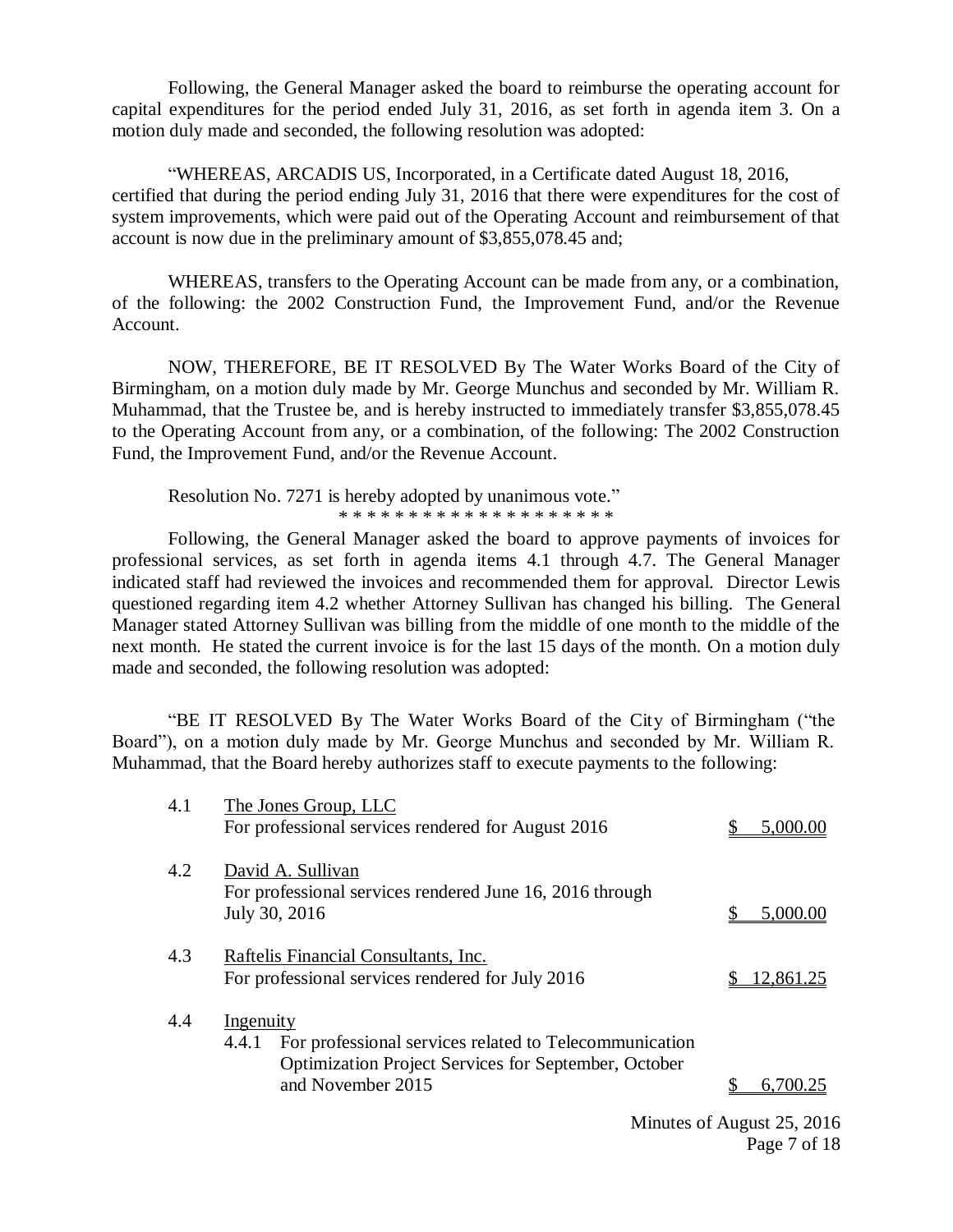|     | 4.4.2 For professional services related to Telecommunication<br>Optimization Project Services for December 2015,<br>January and February 2016 | 6,700.25     |
|-----|-----------------------------------------------------------------------------------------------------------------------------------------------|--------------|
| 4.5 | The Lewis Group<br>For professional services rendered through July 2016                                                                       | 25.000.00    |
| 4.6 | ARCADIS U.S., Inc.<br>For professional services rendered per June's 2016<br>Progress Report (June 2016)                                       | \$531,999.79 |
| 4.7 | Fuston, Petway and French, LLP.<br>For professional services rendered through July 31, 2016                                                   |              |

Resolution No. 7272 is hereby adopted by unanimous vote."

\* \* \* \* \* \* \* \* \* \* \* \* \* \* \* \* \* \*

Following, the General Manager asked the board to award bids, as set forth in agenda items 5.1 through 5.2. The General Manager stated agenda item 9 is related to agenda item 5.1. He stated a contract was approved with ARCADIS which brings the minority participation to 30.6 percent. He stated agenda item 5.2 is recommended by the Finance Committee and stated staff recommends items 5.1 and 5.2 for approval. Director Munchus stated his vote will not change regarding agenda item 5.1. Director Lewis questioned whether a separate vote would need to be taken for both items. Vice Chairman McKie questioned whether there were any updates regarding agenda item 5.1. Director Munchus stated he would also request agenda item 9 be tabled because he understands Birmingham Engineering and Construction Consultants, Inc. (BECC) is in conversation to work out a joint venture arrangement with another local HUB firm. He commended Assistant General Manager Sonny Jones for bringing two businesses together in order to form a joint partnership. Vice Chairman McKie questioned whether there would be an expense increase if agenda item 5.1 must be re-bid. The General Manager responded more than likely. Director Munchus stated he would hope not and he would be watching this item closely. The General Manager stated when a \$1 million contract is issued; \$500,000 will be in materials. He clarified 30 percent of the contract for minority participation would apply to the \$500,000. Vice Chairman McKie stated there is not a minority owned contractor. Director Munchus stated he disagreed and stated management knew about this project 2 years ago. He stated ARCADIS has some ideas on how we can accomplish these goals. He stated ARCADIS does need to step up. He stated these contractors keep changing their contracts. Vice Chairman McKie questioned Director Munchus whether he would like to see Brasfield & Gorrie have a joint venture. Director Munchus responded yes. Director Lewis clarified that if item 5.1 was not approved then there would be no need for item 9. The General Manager then requested a motion for item 5.1. Vice Chairman McKie questioned when the item would have to be re-bid. Mr. Sonny Jones stated the bid expires August 30, 2016 and the entire process would have to be restarted. The General Manager stated another contract would have to be done with ARCADIS to re-do the bid specifications. He stated there is a difference of \$5 million between bidder 1 and bidder 2. He stated the board has a fiduciary responsibility to look at what's in front of it and consider that contract as it is. He stated staff could ask the two bidders whether they could extend the bid. Vice Chairman McKie questioned whether both bidders would have to agree to extend their bids.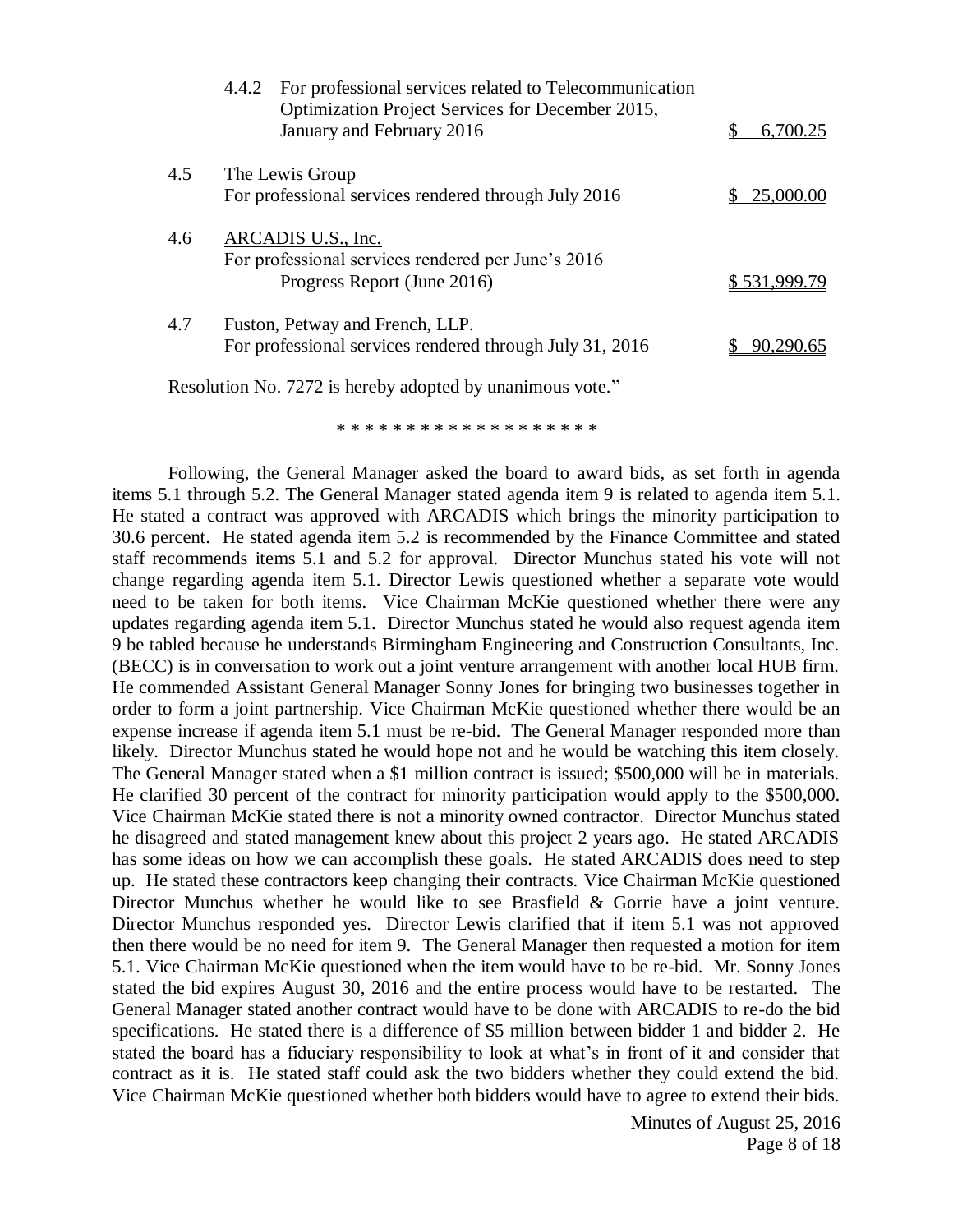Mr. Sonny Jones responded yes, we would ask them if they would have an interest in extending their bid for 30 days. David Merrida, Birmingham Construction Industry Authority, stated it is going to cost a lot of money to re-do this bid. He stated it is difficult at times to get minority participation on projects; however, this project has 30 percent participation. He stated BCIA has worked hard with Brasfield & Gorrie to make this project happen. He then asked the board to please pass this contract. Director Lewis questioned whether there is a risk of losing minority participation if this project is re-bid. Vice Chairman McKie stated the minority participation can be reduced. Director Lewis then made a motion to pass the item. Vice Chairman McKie seconded the motion and stated he agreed with everything that was presented. He stated he feels 30 percent is a good number for minority participation. Director Muhammad stated on the information he has seen it states the minority participation is 9.2 percent. Vice Chairman McKie explained the 9.2 percent is for the entire project. The General Manager then explained the cost for materials regarding the project which contributes to the cost. Director Muhammad stated it doesn't add up. He stated minority participation will only be 30 percent based on what the contractor can sub-contract. He stated if he voted for this item he feels he would be complicit in maintaining barriers. He stated when he was in college he read a book that stated "since we are all influenced by organizations, it is important to realize that institutional practices, policies, programs and structures may be oppressive to certain groups…especially if they are monocultural. If organizational policies and practices did not give equal access an opportunity for different groups or if the practices oppressed certain groups, then the practices should become the target for change.". Mr. Merrida stated 12.7 percent is 30 percent of the sub-contract. He stated BCIA is trying to make the playing field level. He stated this project shows progress. He stated there were only two companies that bided on this item from the State of Alabama. He indicated the price will increase. Director Munchus stated that is not necessarily true and stated he wanted to vote regarding this item. Vice Chairman McKie questioned whether it is a true statement that the materials and supplies do not come from any minority vendors. Director Munchus stated that is not true. Mr. Merrida stated there are some minority vendors for materials and supplies; however, they are not on this project. He stated they appeared to not be interested. Director Muhammad stated he and Director Munchus are fighting for the HUB program but Mr. Merrida is against what they are doing. Mr. Merrida stated he disagreed with Director Muhammad 100 percent. He stated he is trying to increase minority participation. He stated these contractors will walk away. Director Munchus stated that is not true and they won't go anywhere. Director Muhammad stated he asked Chairman Mims, before he was a director on the board, what was the minority participation rate for BWWB. He stated Chairman Mims told him about 9 percent. He stated 9 percent is not acceptable. Vice Chairman McKie questioned whether the bid could get extended since it appears this item will not pass. Director Lewis recommended tabling the item. Ben Harris, Brasfield & Gorrie, stated extending the bid would require them to contact all the sub-contractors to see if they would extend their bid. He stated he couldn't commit to do that before speaking to all parties involved. On a motion duly made and seconded, the following resolution was adopted:

"BE IT RESOLVED By The Water Works Board of the City of Birmingham ("the Board"), a motion was duly made by Ms. Sherry W. Lewis and seconded by Mr. Kevin B. McKie, to award bid on the following:

5.1 Brasfield and Gorrie, the lowest responsible and responsive bidder, to build new filters, improve the recycle pump station, add generators as an alternative source of power, and improve two pipelines located at Shades Mountain Filter Plant at an estimated out-of-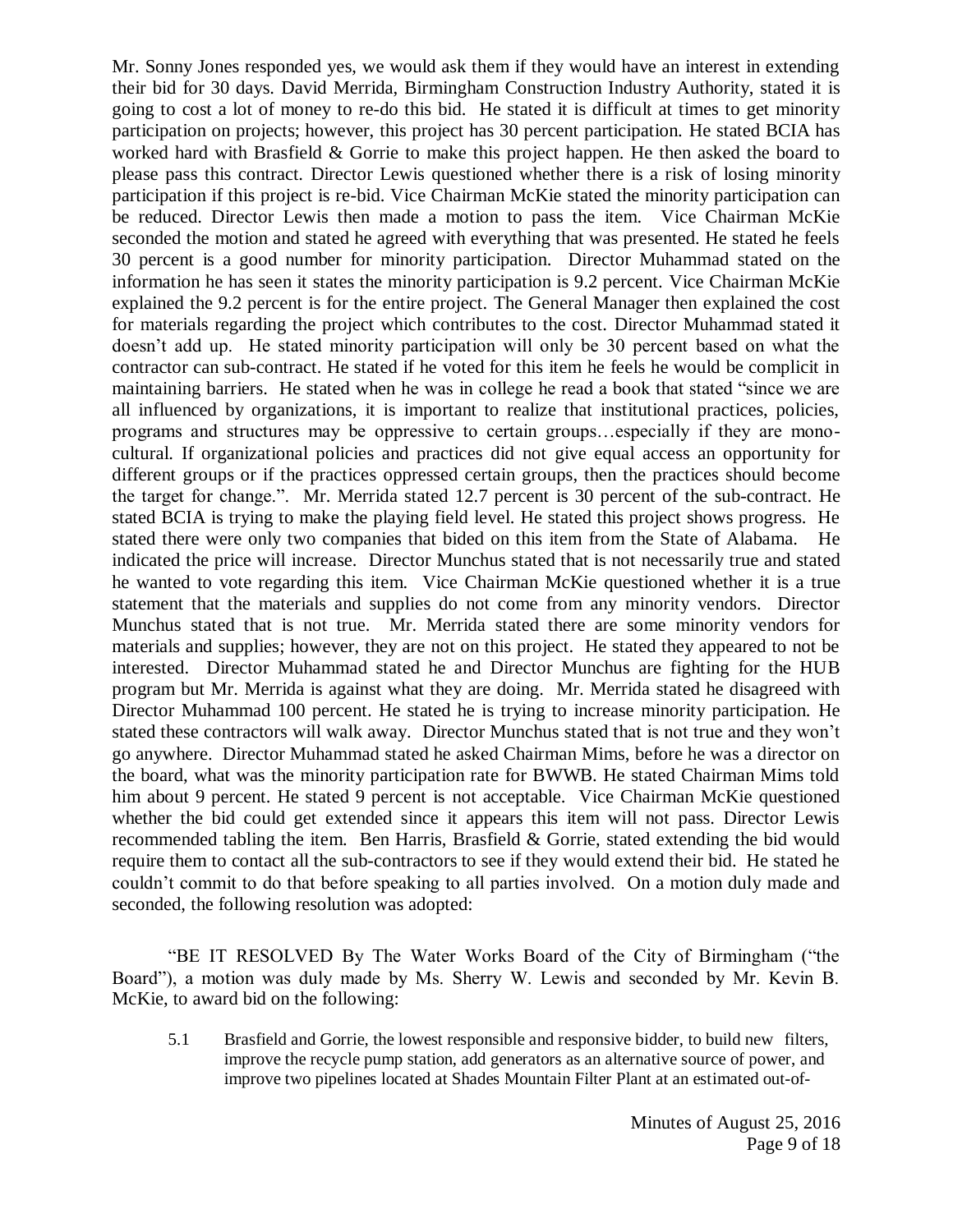pocket cost to the Board of \$39,611,200.00. NOTE: HUB Contractor Participation % = 9.2% (Based on Total Contract Amount) /28.4% (Based on Subcontractor Portion).

The motion for Resolution No. 7273 was voted on as follows: Directors McKie and Lewis voted aye; Directors Munchus and Muhammad voted no. The motion failed to carry on August 25, 2016."

\* \* \* \* \* \* \* \* \* \* \* \* \* \* \* \* \* \* \*

"BE IT RESOLVED By The Water Works Board of the City of Birmingham ("the Board"), on a motion duly made Mr. George Munchus and seconded by Mr. William Muhammad, that the Board hereby awards bid on the following:

5.2 Sayers Technology, the lowest responsible and responsive bidder, for providing a web application firewall solution (hardware, software, licensing), at an estimated out-ofpocket cost to the Board of \$106,690.40, as recommended by the Finance Committee.

Resolution No. 7274 is hereby adopted by unanimous vote."

\* \* \* \* \* \* \* \* \* \* \* \* \* \* \* \* \* \* \*

Following, the General Manager asked the board to approve and authorize to utilize the State of Alabama Contract for AT&T, as set forth in agenda items 6.1 through 6.2. The General Manager stated these items will save the board money. Director Lewis wants the minutes to reflect that she abstained from voting and she had no discussion regarding items 6.1 and 6.2. On a motion duly made and seconded, the following resolution was adopted:

"BE IT RESOLVED By The Water Works Board of the City of Birmingham ("the Board"), on a motion duly made Mr. George Munchus and seconded by Mr. William R. Muhammad, that the Board hereby approves and authorizes the General Manager and/or the Assistant General Manager:

- 6.1 To utilize the State of Alabama Contract T416 for AT&T SIP Trunking Services (internet, voice and data services) at an annual out-of-pocket cost to the Board of Approximately \$36,000.00, as recommended by the Finance Committee.
- 6.2 To utilize the State of Alabama Bid Contract T413 for AT&T Layer 2 Ethernet Services at an annual out-of-pocket cost to the Board of approximately \$102,000.00; effective September 1, 2016 to the end of the initial 3-year term of the state's contract which is October 27, 2017, as recommended by the Finance Committee.

Resolution No. 7275 is hereby adopted by Directors McKie, Munchus and Muhammad; Director Lewis abstained from voting on August 25, 2016."

\* \* \* \* \* \* \* \* \* \* \* \* \* \* \* \* \* \* \*

Following, the General Manager asked the board to approve expenditures, as set forth in agenda item 7.1 through 7.2. Director Munchus questioned whether these are local companies. Assistant General Manager Darryl Jones stated the companies are not local; however, they have done previous work for the board. John Reymann, E&M Manager, stated the equipment is from Pentair Flow Technologies is located in Kansas City, MO; however, their distributor is a local

> Minutes of August 25, 2016 Page 10 of 18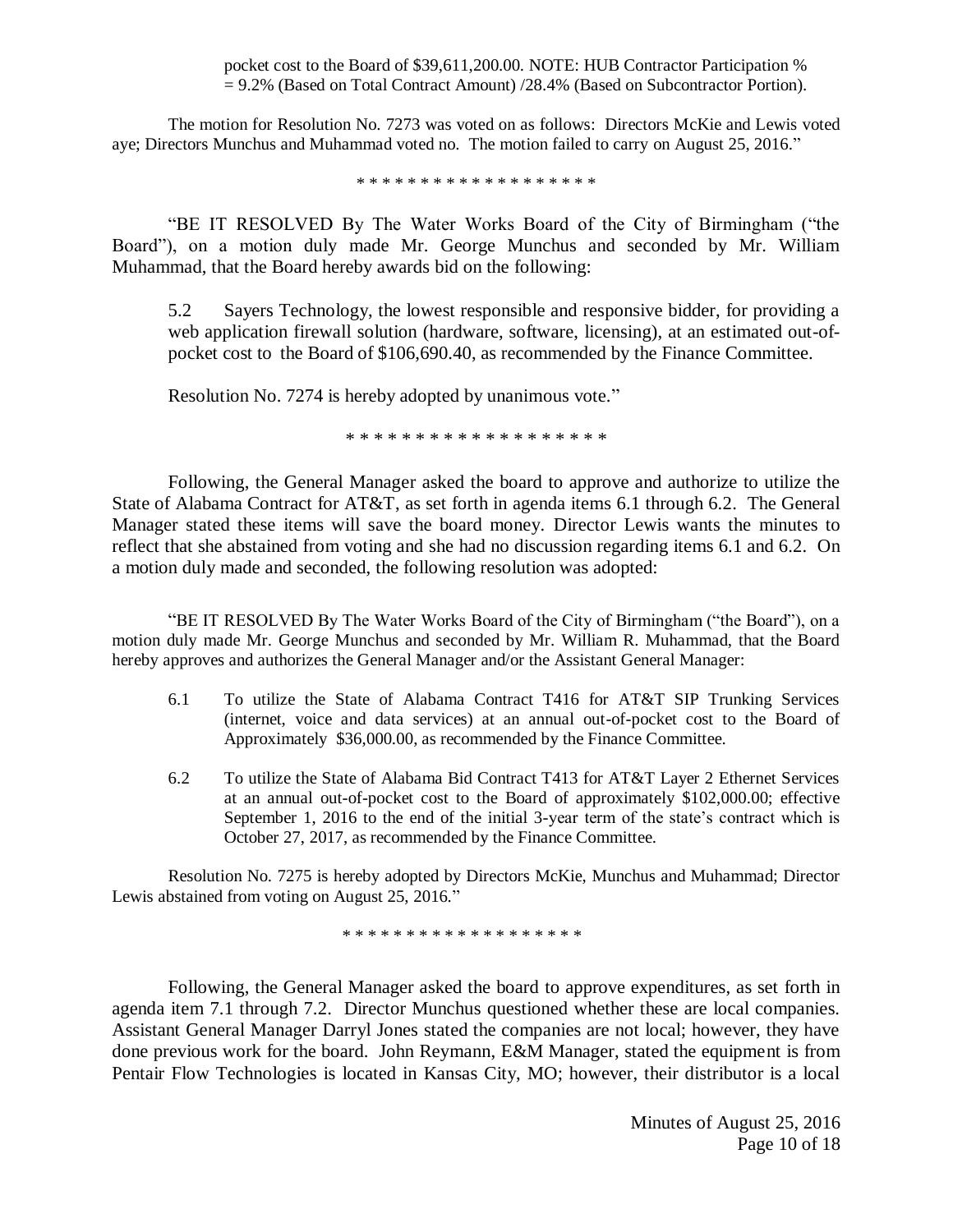company and WEG Electric Corporation is located in Minneapolis, MN. On a motion duly made and seconded, the following resolution was adopted:

"BE IT RESOLVED By The Water Works Board of the City of Birmingham ("the Board"), on a motion duly made Mr. George Munchus and seconded by Mr. William R. Muhammad, that the Board hereby approves expenditures with the following:

- 7.1 Pentair Flow Technologies, LLC, c/o Dowdy & Associates, a sole source provider, to repair a Cahaba Pump Station river pump at a total out-of-pocket cost to the Board of \$145,595.00. [Note: This expenditure is exempt from the bidding under Alabama Competitive Bid Law because it is a sole source provider.]
- 7.2 WEG Electric Corporation/Electric Machinery Company, Inc., a sole source provider, to purchase one (1) 2000HP at 900 RPM Synchronous Electric Motor located at Cahaba Pump Station, at an out-of-pocket cost to the Board of \$595,600.00. [NOTE: This expenditure is exempt from the bidding under Alabama Competitive Bid Law because it is a sole source provider.]

Resolution No. 7276 is hereby adopted by unanimous vote."

\* \* \* \* \* \* \* \* \* \* \* \* \* \* \* \* \*

Following, the General Manager asked the board to authorize the General Manager to enter into agreement with Barnes & Associates, Realtors, as set forth in agenda item 8. The General Manager stated the contract will need to be reviewed by the attorneys and indicated there is real estate in Moody and Sicard Hollow Road that will be sub-divided. Director Munchus questioned Director Lewis whether she would consider providing input regarding real estate items since she has more history and expertise than he has. Director Lewis stated she plans to be very involved. She stated before the contract is signed she would like all board members to be made aware of and review the contract. She stated she is concerned about the land the board owns and she wants the board to understand why it owns it. She stated the board should not sell land it does not need to sell because it is there to protect the board's water sources. Vice Chairman McKie stated the board needs to be careful about the land it sells. Director Munchus stated he trusts Director Lewis' judgment on this matter. On a motion duly made and seconded, the following resolution was adopted:

"BE IT RESOLVED By The Water Works Board of the City of Birmingham ("the Board"), on a motion duly made Mr. George Munchus and seconded by Ms. Sherry W. Lewis, that the Board herby authorizes the Board's General Manager to enter into an agreement with Barnes & Associates, Realtors, to appoint Barnes & Associates, Realtors for a 36-month period to serve as realtor of record for the Board regarding all real estate sells and acquisitions. Said agreement to be in a form as approved by the Board's legal counsel, Fuston, Petway & French, LLP, and to contain such terms and conditions as is customary for realtors in the Birmingham metropolitan area. Resolution No. 7277 is hereby adopted by unanimous vote."

\* \* \* \* \* \* \* \* \* \* \* \* \* \* \* \* \* \* \*

Following, the General Manager asked the board to table an agreement with Birmingham Engineering and Construction Consultants, Inc., as set forth in agenda item 9. On a motion duly made and seconded, the following resolution was adopted: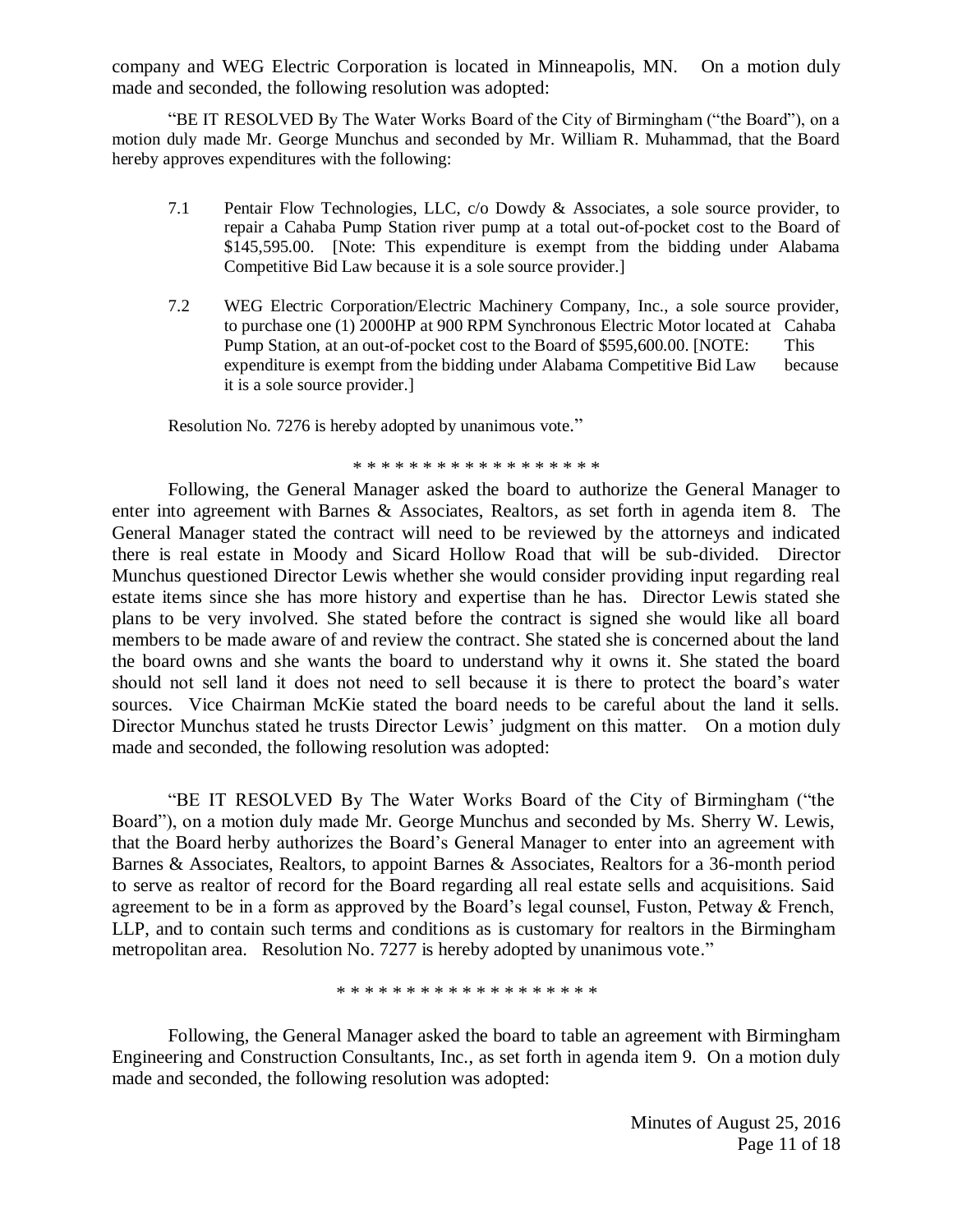"BE IT RESOLVED By The Water Works Board of the City of Birmingham ("the Board"), on a motion duly made by Mr. George Munchus and seconded by Mr. William R. Muhammad, that the Board herby tables an agreement with Birmingham Engineering and Construction Consultants, Inc. (BECC), to provide professional services in Construction Materials Testing and Special Inspection Service for Shades Mountain Filter Plant Filter Improvements Project in the amount of \$736,116.81. Resolution No. 7278 is hereby adopted by unanimous vote."

\* \* \* \* \* \* \* \* \* \* \* \* \* \* \* \* \* \* \*

Following, the General Manager asked the board to approve and authorize agreements with three temporary staffing companies, as set forth in agenda item 10. The General Manager stated staffing companies are utilized from time to time when staff is short due to sickness or if there is a need on crews in the Distribution Department. Director Munchus questioned whether this item came before a committee. The General Manager responded no. Director Munchus questioned why the item didn't come before a committee. The General Manager stated staff has been working on the final provisions within the contracts. Director Munchus questioned whether any of the staffing agencies are HUB. Assistant General Manager Michael Johnson stated both companies are HUB and they are local. Director Munchus questioned whether they've done work for the board before and whether staff was pleased with their work. Mr. Johnson stated they have done work before and they are pleased with their work. Director Lewis stated these companies have a track record with the board. On a motion duly made and seconded, the following resolutions were adopted:

"BE IT RESOLVED By The Water Works Board of the City of Birmingham ("the Board"), on a motion duly made Mr. George Munchus and seconded by Ms. Sherry W. Lewis, that the Board herby approves and authorizes the General Manager and/or the Assistant General Manager to execute agreements with two temporary staffing companies:  $\bullet$  E-Staff/ Accustaff and  $\bullet$  InTime Staffing to provide temporary and/or immediate staffing needs, effective September 1, 2016, at the rates and fees for services as set forth in the referenced "Attachment A" per contract for a term of one year with an automatic annual renewal, wherein said contracts can be terminated at any time by either party with a 30-day notice. Resolution No. 7279 is hereby adopted by unanimous vote."

\* \* \* \* \* \* \* \* \* \* \* \* \* \* \* \* \* \* \*

Following, the General Manager asked the Board to adopt resolutions authorizing surviving monthly benefits, as set forth in agenda items 11.1 through 11.2. On a motion made and duly seconded, the following resolutions were adopted:

"WHEREAS, Gregory Carter, a retiree of The Water Works Board of the City of Birmingham ("the Board"), passed away on August 23, 2016, and

WHEREAS, Gregory Carter was receiving, up until the time of his death, monthly retirement benefits from the Board's Retirement Trust Fund in the amount of \$677.65, and under the terms of the Board's Retirement Plan, his spouse is now entitled to receive 50% of that monthly benefit until such time as she either remarries or passes away; and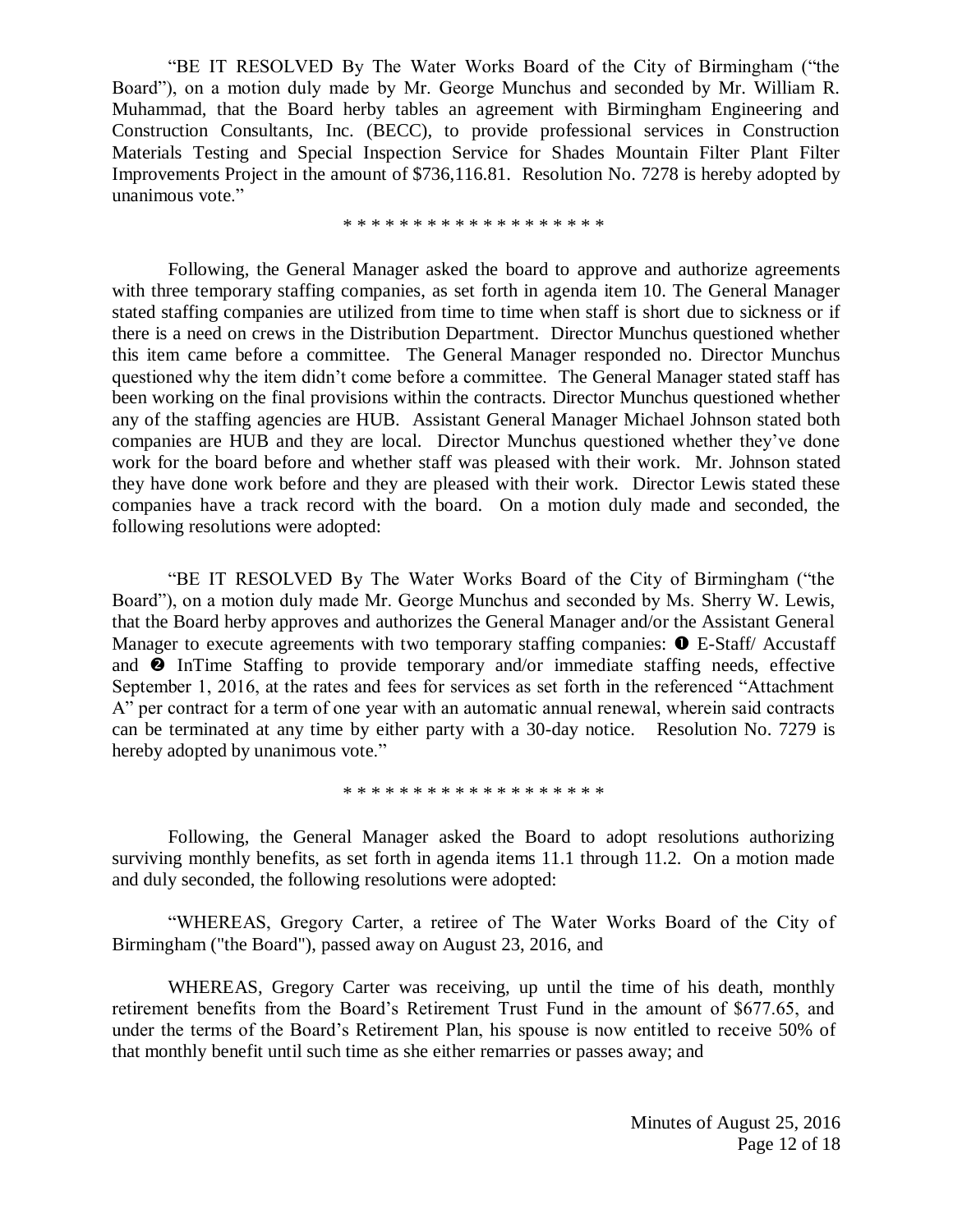WHEREAS, the surviving spouse, Delphia Drake will begin receiving her surviving spouse monthly benefit of \$338.83, effective September 1, 2016.

NOW, THEREFORE, BE IT RESOLVED By the Board of Directors of The Water Works Board of the City of Birmingham, on motion duly made by Mr. George Munchus and seconded by Mr. William R. Muhammad, that the Trustee be, and is hereby instructed to pay a pension of \$338.83 per month to Delphia Drake from the Board's Retirement Trust Fund, in accordance with the terms of the Trustee Pension Plan, with the payment to be effective September 1, 2016

Resolution No. 7280 is hereby adopted by unanimous vote."

\* \* \* \* \* \* \* \* \* \* \* \* \* \* \* \* \* \* \* \*

WHEREAS, George French, Jr., a retiree of The Water Works Board of the City of Birmingham ("the Board"), passed away on August 23, 2016, and

WHEREAS, George French, Jr. was receiving, up until the time of his death, monthly retirement benefits from the Board's Retirement Trust Fund in the amount of \$2,056.08, and under the terms of the Board's Retirement Plan, his spouse is now entitled to receive 50% of that monthly benefit until such time as she either remarries or passes away; and

WHEREAS, the surviving spouse, Ernestine French will begin receiving her surviving spouse monthly benefit of \$1,028.04, effective September 1, 2016.

NOW, THEREFORE, BE IT RESOLVED By the Board of Directors of The Water Works Board of the City of Birmingham, on motion duly made by Mr. George Munchus and seconded by Mr. William R. Muhammad, that the Trustee be, and is hereby instructed to pay a pension of \$1,028.04 per month to Ernestine French from the Board's Retirement Trust Fund, in accordance with the terms of the Trustee Pension Plan, with the payment to be effective September 1, 2016

Resolution No. 7281 is hereby adopted by unanimous vote."

\* \* \* \* \* \* \* \* \* \* \* \* \* \* \* \* \* \* \* \*

Following, the General Manager asked the Board to approve expenditures with Audimation Services, Inc., as set forth in agenda items 12.1 through 12.3. Carolyn White, Internal Audit, stated this software will analyze date based on queries inputted by staff. Director Munchus questioned how this function currently is being done. Ms. White stated the function is being handled manually. Director Munchus questioned whether the vendor is located. Ms. White responded Canada. Director Munchus questioned whether there was a local company that could provide this software. Ms. White responded no. Director Munchus questioned Ms. White whether she was positive. Ms. White responded yes. Director Munchus questioned whether she spoke with any companies located at Innovation Depot. Ms. White stated no because this software is on another level. On a motion duly made and seconded, the following resolution was adopted: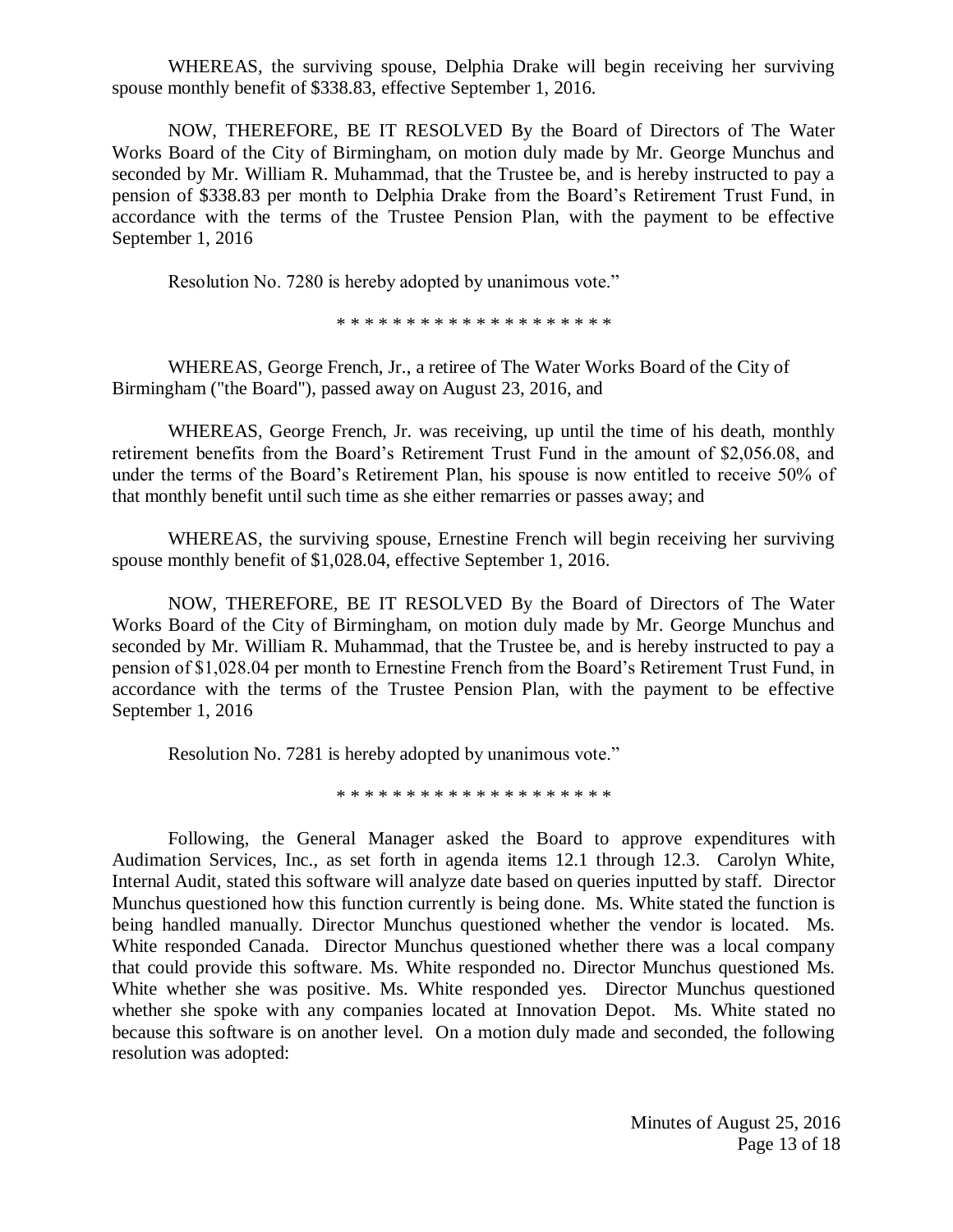"BE IT RESOLVED By The Water Works Board of the City of Birmingham ("the Board"), on a motion duly made by Ms. Sherry W. Lewis and seconded by Mr. George Munchus, that the Board hereby approves expenditure with Audimation Services, Inc. (distributor of CaseWare IDEA), a sole source provider, for expanding use of the CaseWare IDEA software solution relative to internal audit monitoring to provide the following services; and authorizes the General Manager and/or the Assistant General Manager to accept and execute proposals regarding the below referenced items.

- 12.1 To purchase software, licensing, maintenance support, implementation services and training (continuous Monitor and Smart Exporter Desktop) at a cost of \$49,762.50; and pay recurring software maintenance cost of \$13,590.00.
- 12.2 For implementation of Smart Exporter Server Deployment and Monitoring Training at a cost of \$41,500.00 which includes a three-year period price protection on all professional services and training fees, effective August 25, 2016 to August 25, 2019, on software, licensing, maintenance support, implementation services and training for expanding use of the CaseWare IDEA software solution currently utilized for monitoring end-user transaction activity within company business systems.
- 12.3 For configuration and professional monitoring services at a cost of \$18,500.00. Software and professional services will be provided at an estimated total out-ofpocket cost to the Board of \$109,762.50; and recurring software maintenance cost of \$13,590.00 annually.

Resolution No. 7282 is hereby adopted by unanimous vote."

\* \* \* \* \* \* \* \* \* \* \* \* \* \* \* \* \* \* \* \*

Following, the General Manager asked the Board to approve and authorize an agreement with Abacus Health Solutions, LLC., as set forth in agenda item 13. On a motion duly made and seconded, the following resolution was adopted:

"BE IT RESOLVED By The Water Works Board of the City of Birmingham ("the Board"), on a motion duly made by Mr. George Munchus and seconded by Ms. Sherry W. Lewis, that the Board hereby approves and authorizes the General Manager and/or Assistant General Manager to enter into an agreement with Abacus Health Solutions, LLC., to provide a Diabetes Care Rewards Program for the BWWB for an initial period of 24 months with an automatic renewal for successive one year periods at an estimated annual cost of \$39,000 in fees for the first year. Either party may terminate the agreement by providing a 90 day written notice prior to the expiration of the then current term. Resolution No. 7283 is hereby adopted by unanimous vote."

\* \* \* \* \* \* \* \* \* \* \* \* \* \* \* \* \* \* \*

Following, the General Manager asked the Board to review and approve the 2017 Health Insurance Cost, Plan Design, Premium Options and COBRA rates, as set forth in agenda item 14. Director Muhammad left the meeting at 10:50 a.m. William Cook, Creative Benefits Solutions, stated healthcare expenditures are projected to increase by 6 percent from the current

> Minutes of August 25, 2016 Page 14 of 18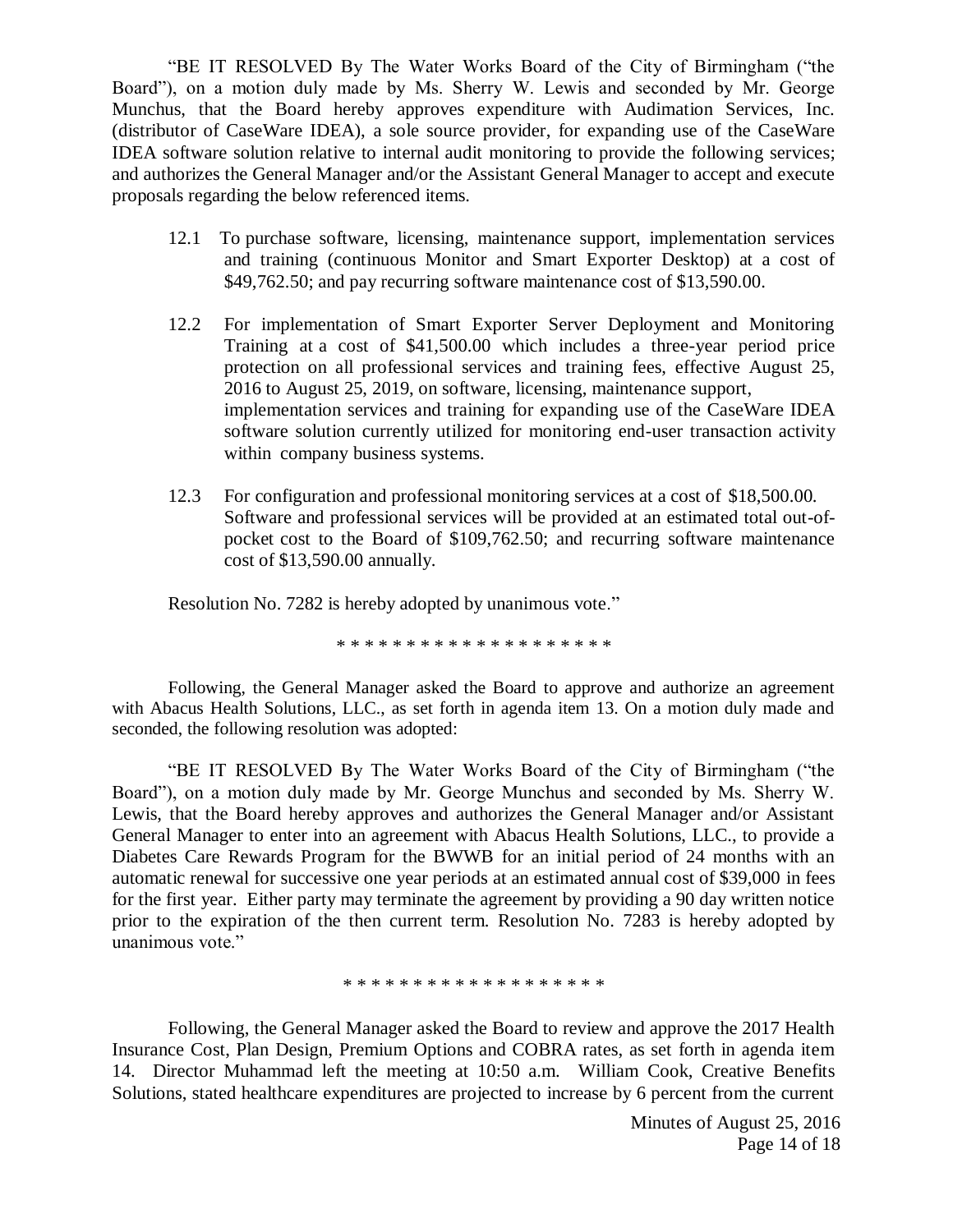plan design. He stated there are three possibilities for plan design changes: do nothing, changing the out-of-pocket maximums and changing the out-of-pocket maximums along with changes to co-pays. Director Munchus questioned whether management recommended one of the options. The General Manager stated management does not recommend one; however, they know what they would like to recommend. Mr. Cook stated there is a high prevalence of disease states within your population. Chairman Mims questioned whether the Employee Association has stated which option they would prefer. The General Manager stated representatives from the Employee Association were present and they have met with management. Mr. Cook stated one of the options is a comprehensive wellness and disease management strategy that offers rewards to employees to help pay for health expenses. He stated medical costs are flat in the State of Alabama and prescription drugs are expected to increase. He stated drivers that have caused the insurance to increase which include a premature child receiving care for 12 months in NICU, diabetic population is 150 members which results in a cost of \$12,000 per year per employee, and a hypertensive population which results in a cost of \$8,000 per year per employee. He indicated they are working to prevent these employees from entering renal failure which would results in costs amounting to \$150,000 per year. He stated the population needs to understand that follow up visits are important because there has been an increase in re-admission rates. Mr. Cook stated the Wellness Center was closed due to 98 percent of the population had a relationship with a primary care physician. Director Muhammad returned to the meeting at 10:54 a.m. Director Munchus questioned whether Blue Cross Blue Shield is still the insurance provider for BWWB. Mr. Cook responded yes. Mr. Cook then gave an overview of the options for the plan design. He stated the out-of-pocket changes are currently \$3,000/\$7,000 for individual and family, respectively. He stated that could be increased to \$5,000/\$10,000 for individual and family, respectively. He stated 18 members of the plan are projected to pay more than \$5,000, which is a low amount of people in the population. He stated the other possible change could be the out-of-pocket maximum at \$5,000/\$10,000, plus changes to primary care physicians and specialists. He stated this would require a co-pay, also there would be a co-pay for the first three days of an in-patient hospitalization. He stated physician administered drugs would require a co-pay of \$50. Director Munchus questioned whether those drugs are considered "designer" drugs. Mr. Cook stated those drugs are not considered specialty. He stated a specialty drug would be an infusion medication, such as for the treatment of hepatitis C. Director Munchus questioned why the physicians don't get reimbursed for administering the medication. Mr. Cook stated typically the physician does get reimbursed; however, the physician marks up the price. Director Munchus questioned whether they will be conversation with drug manufacturers. Mr. Cook stated there has been conversation with Blue Cross Blue Shield and there is a request for them to implement a physician review program. He indicated the largest change for the population would be to have the primary care physicians conduct the biometric screening. He stated the biometric screenings could still be conducted on site. Director Lewis stated there were issues with the biometric screenings in the past. She indicated there should be careful consideration as to how the screenings are administered; it needs to be private. Mr. Cook stated the members that participate in the biometric screenings will receive a 25 percent discount on their premium. He stated members are not required to participate in the biometric screenings; however, there is an incentive for those that participate. He stated they will also conduct risk assessments. Director Lewis clarified the Board nor does senior staff receive reports regarding employee biometric screenings results. Director Munchus questioned whether employees have seen this presentation. The General Manager stated the Employee Association has seen the presentation; however, not all employees. Vice Chairman McKie questioned whether the biometric screenings would have to be completed each year in order to receive the 25 percent discount towards the premium. Mr.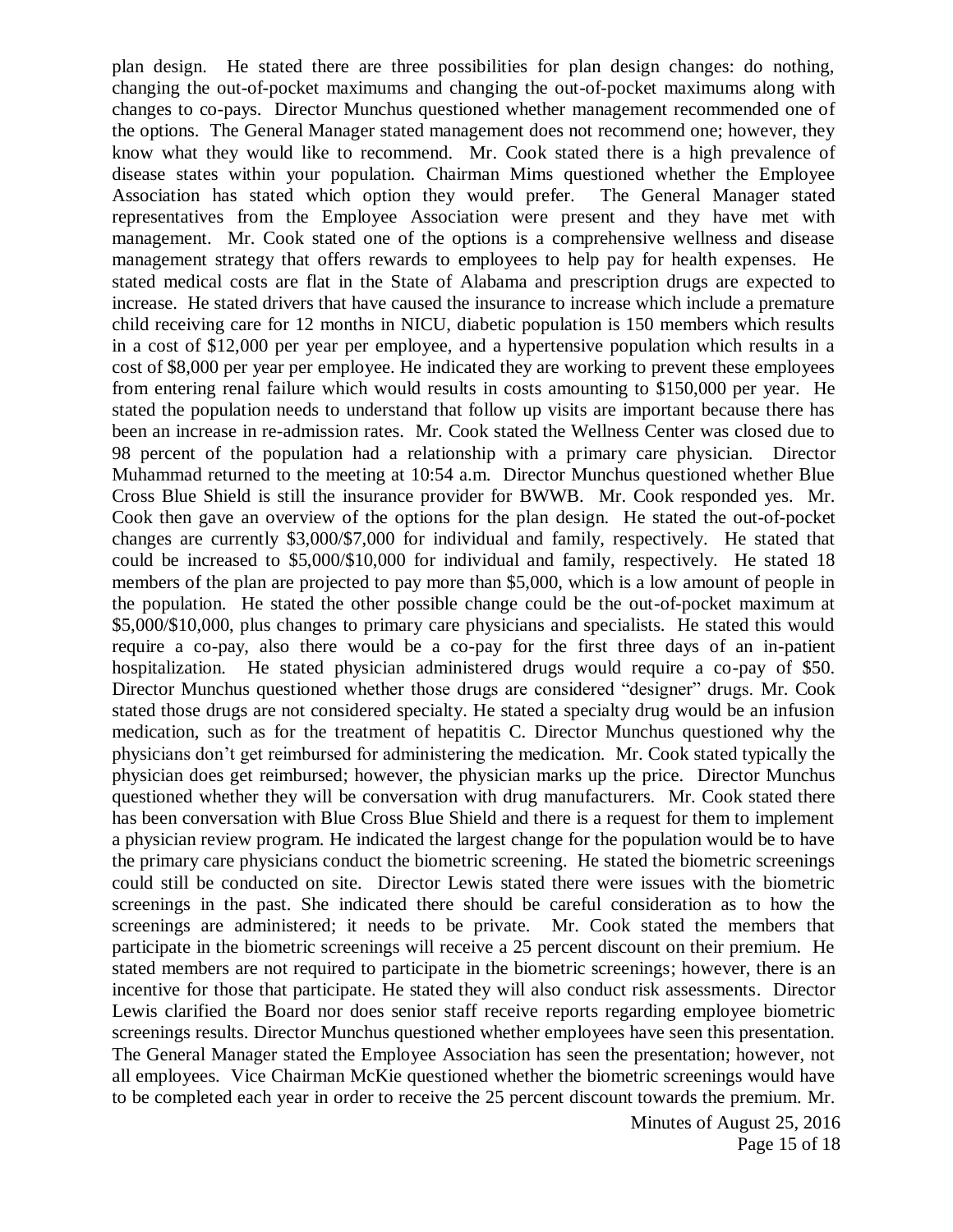Cook responded yes. Mr. Cook stated members would also need to complete a tobacco affidavit stating they do not smoke, dip, chew, vape or snuff and receive an additional 25 percent discount towards the premium. Director Munchus questioned what the penalty for lying is. Mr. Cook stated members that are not 100 percent honest will be removed from the plan. Vice Chairman McKie questioned whether members could receive up to a 50 percent discount by completing the biometric screening and signing the tobacco affidavit. Mr. Cook responded yes. Mr. Cook stated members who are removed from the plan due to false statements will be eligible the following year. Director Munchus questioned whether treatment will be offered to help ones that use tobacco. Mr. Cook stated there are two options: 1) ObamaCare allows for 100 percent of 8 counseling sessions and drugs to be paid for; 2) BWWB's voluntary program, Quit for Life, is covered by BWWB for 100 percent of care.

Subsequently, Mr. Cook gave an overview of the disease management program. He stated GO365 is a health and wellness program that integrates with the medical plan that provides health coaching, status tracking, and exercise tracking. He stated the program's goal is to engage the population to exercise and get healthy; and it has a healthy food program. He stated there is a partnership with Wal-Mart which allows a minimum of 5 percent discount toward groceries (i.e. fruits, vegetables, etc.). He stated there will be opportunities for employees to win as much as 50 percent off their grocery bill. Mr. Cook stated they would like to create a health reimbursement account that has tiers which would allow the employee to receive dollars into the account. He stated the account would be used for the reimbursement of co-pays, deductibles, etc. For example, if an employee was to reach Silver status by June 30, 2017, there will be a \$50 deposit to the reimbursement account. He stated if an employee reaches Platinum status by June 30, 2017, there will be a \$150 deposit to the reimbursement account, with another possible deposit of \$150 by December 31, 2017. He stated the money can be rolled over. Mr. Cook stated the health reimbursement funds are not taxable and can be used for any qualified medical expenses. Next, Mr. Cook gave an overview of Abacus. He stated it is a voluntary diabetic management program that assists employers manage costs and increasing awareness for diabetic care. He stated Abacus assists employees in managing their diabetes including checking their blood sugar, regular doctor's visit, and receiving free diabetic supplies. He stated the goal of the program is to reduce hospital re-admission rates which come directly from diabetics. He stated this program can get employees on a healthier path by helping them to manage their disease. Mr. Cook stated Creative Benefits would like to get a decision from the board by August 30, 2016 regarding this program. Director Munchus questioned why the deadline is August 30, 2016. Mr. Cook stated 2-3 weeks will be needed to communicate to employees regarding the biometrics screening. Director Munchus questioned would that be enough time to communicate to the employees. Assistant General Manager Michael Johnson stated it would be enough time for staff to communicate with employees and ensure they understand the benefits. Director Lewis questioned what the costs are. Mr. Cook stated if there are no changes made to the plan the cost would be \$12.9 million. He stated if there are changes made to out-of-pocket costs the plan would cost \$12.6 million. He stated the rates will be different for employees based on whether they choose to participate in the biometrics screening and/or tobacco affidavit. He then gave an overview of the rates. Vice Chairman McKie questioned whether spouses and dependents of employees must complete a biometrics screening. Mr. Cook stated the spouses will need to participate but not the dependents. The General Manager then asked the representative from the Employees' Association whether he had any questions. Derrick Maye, Board Employee, stated the Employee Association saw the presentation on Monday, August 22, 2016, and they asked department representatives to discuss the presentation with their departments. He stated the program looks good. He stated employees'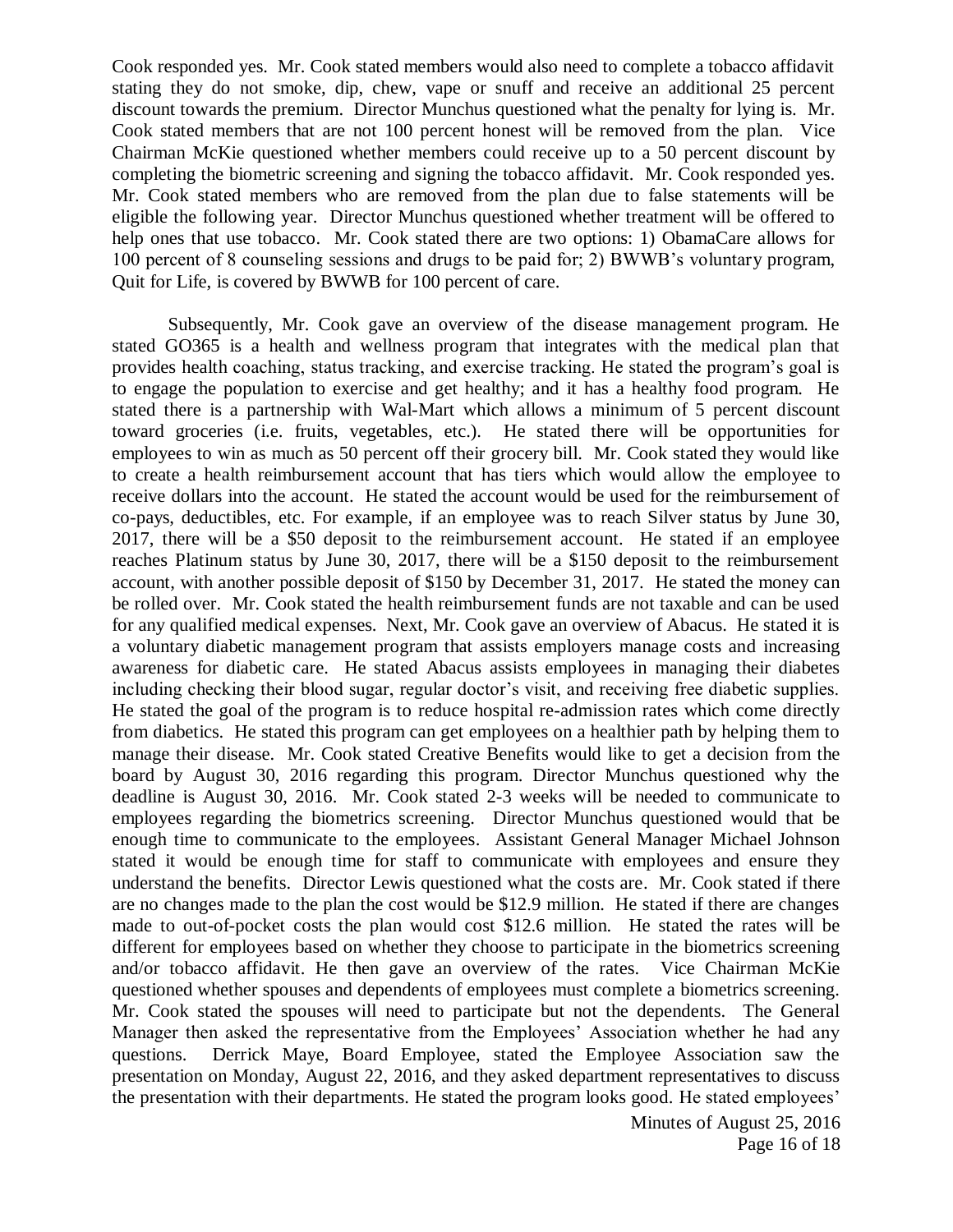main concern is the increase in out-of-pocket costs. He indicated in the past employees were told if costs were low for the company, that would reflect employees' cost being lower the following year. Director Munchus questioned Mr. Maye who told the employees that. Mr. Maye responded management. Mr. Johnson stated as of July 2016, the board is \$1 million under budget but \$700,000 is related to stop loss. He stated in actuality the board is \$200,000 under budget. Director Munchus requested that information be conveyed to the employees because they believe their rates won't increase if there is less usage in 2016. A discussion then ensued. Director Munchus stated stop loss can't be controlled by management. Director Munchus questioned whether the costs will hold. The General Manager stated trends are showing it will increase. Director Muhammad questioned whether the health program offers a counseling component. Mr. Cook responded yes, there is a certified wellness coach with Go365 and a dedicated certified nurse with Abacus. Director Muhammad questioned what kind of certification they have. Mr. Cook stated they are either certified for wellness and nutrition. Director Lewis stated she agreed with Director Muhammad that they should have proper certification. The General Manager stated Behavioral Health Systems is also used to provide counseling.

Subsequently, Mr. Johnson then gave an overview of costs for the insurance plan. He indicated the costs associated with the option to increase the out-of-pocket will be split between the board and employees. Director Munchus questioned whether management would like to recommend an option. Mr. Johnson stated management would go with the option that will cost \$12.9 million. Director Munchus questioned how that option will impact employees. Mr. Johnson stated there are higher premiums with that option; however, the benefits remain the same. He indicated co-pays will not change. Director Lewis stated the board must do something because healthcare costs are skyrocketing. She stated employees have great health benefits and they must be encouraged to get better care. A discussion then ensued regarding the insurance options. Director Munchus questioned Mr. Maye for his thoughts on the insurance options. Mr. Maye questioned what the comparison of the wellness center being in operation as opposed to the insurance options is. Mr. Cook stated there is about \$200,000 in savings. Mr. Maye questioned where the \$200,000 would be used. Mr. Cook stated the \$200,000 goes toward CPI inflation. Director Muhammad questioned whether Mr. Maye wanted to give the clinic another try. Mr. Maye responded no. Director Muhammad questioned why the clinic was not being used. Mr. Maye stated the incentives weren't good enough and employees chose not to use it. The General Manager stated the issue with the wellness center involved trust. He stated employees thought management and the board was getting their health information and used that information against them; however, that was not the case. Mr. Johnson added employees started seeing their primary care physician. Director Lewis indicated there is no extra money due to the wellness center closing because healthcare costs keep rising. Mr. Maye stated he agreed that the third option is too high for employees; therefore, he recommends going with the second option. Mr. Johnson stated management is fine with the second option for the insurance plan. Mr. Johnson stated there is an agreement with Go365 that is being finalized. On a motion duly made and seconded, the following resolution was adopted:

"BE IT RESOLVED By The Water Works Board of the City of Birmingham ("the Board"), on a motion duly made by Ms. Sherry W. Lewis and seconded by Mr. George Munchus, that the Board hereby authorizes the following:

■ The 2017 Health insurance plan design - Option Two (OOP [5K/10k]), healthcare premiums, and COBRA rates, effective January 1, 2017, attached